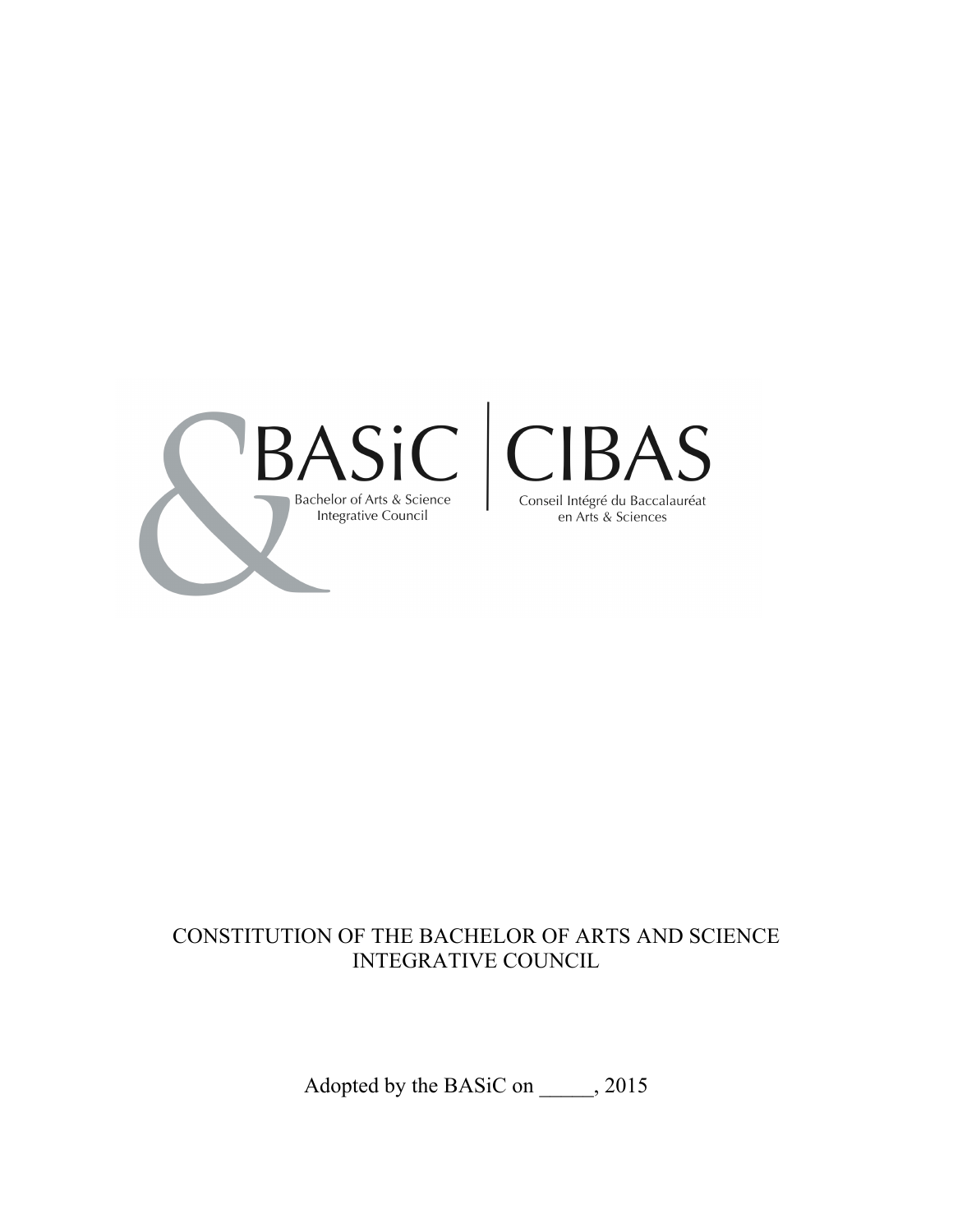## **Part I: The BASiC**

#### Article 1 – Establishment

1.1 The organization will be known as the Bachelor of Arts and Science Integrative Council (BASiC) or the Conseil Intégré du Baccalauréat en Arts & Sciences (CIBAS), hereinafter the BASiC.

#### Article 2 – Mandate

2.1 The BASiC exists to represent all McGill students enrolled in the Bachelor of Arts and Science (B.A. & Sc.), to provide activities and services to enhance the educational, cultural, and social conditions of its members, and to promote their general welfare and interests.

#### Article 3 – Membership and Fees

- 3.1 The membership of the BASiC shall consist of all students currently registered at McGill University in the B.A. & Sc. Program, subject to payment of fees prescribed.
- 3.2 The membership of the BASiC shall pay the society fees prescribed by the Arts Undergraduate Society of McGill University (AUS) and the Science Undergraduate Society of McGill University (SUS) on a pro-rated basis. The BASiC will then receive equalization payments from the AUS and the SUS in accordance with each society's constitution and by-laws.

#### Article 4 – Finances

- 4.1 The financial year of the BASiC shall be the first (1) of May to the thirtieth (30) of April of the following year.
- 4.2 The accounts of the BASiC shall be maintained according to Generally Accepted Accounting Principles (GAAP) and shall be available to the membership upon request.

#### **Part II: Organization**

Article 5 – Powers and Duties of the BASiC Executive

- 5.1 The governing body of the BASiC shall be known as the BASiC Executive Committee, hereinafter the Executive, and as such shall:
	- (a) Recognize the supremacy of the Constitution of the BASiC and be bound by it;
	- (b) Be empowered to make all decisions and take action on behalf of the BASiC;
	- (c) Establish Committees of Council where and when it deems necessary;
	- (d) Have the power to mandate any of its representatives to adopt and defend a specific stance.
- 5.2 The terms of office for members of the Executive shall be from the first (1) of May to the thirtieth (30) of April.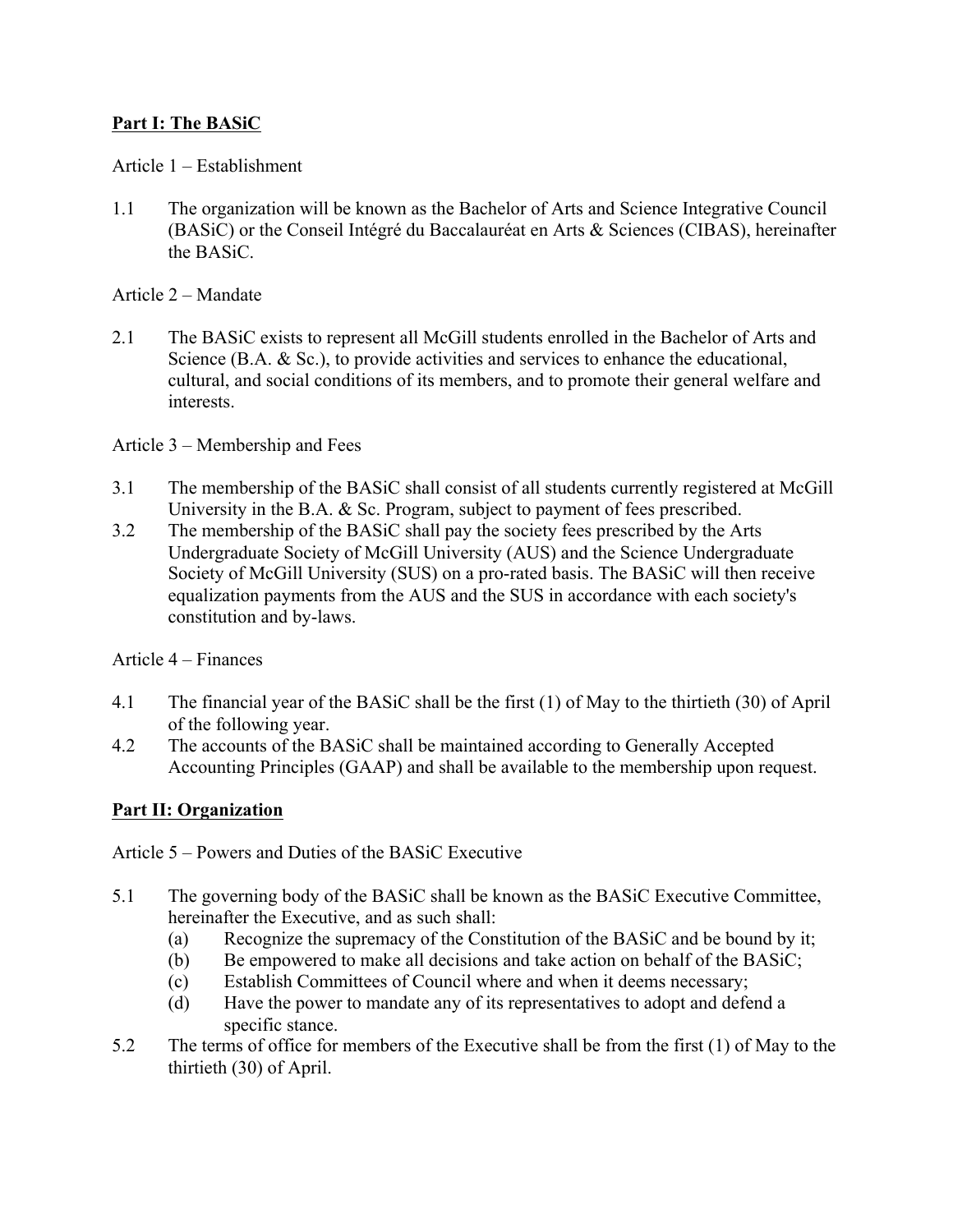Article 6 – Purpose and Privileges of the Arts and Science Assembly and its Members

- 6.1 The Arts and Science Assembly, hereinafter the Assembly, is to be a subsidiary of the BASiC and its main purpose is to maintain communication between the Executive and all of the BASiC's subsidiaries and representatives. Members of the Assembly are hereinafter referred to as "Councillor."
- 6.2 The Assembly shall be a forum for debate on all issues concerning BASiC members. The Assembly shall have the power to pass motions affecting all BASiC members by a simple majority vote. Furthermore, the Assembly shall have the power to overturn decisions made by the Executive with a two-thirds (2/3) majority vote of councillors.
- 6.3 The Assembly shall consist of:
	- (a) The members of the Executive Committee as defined in Article 11;
	- (b) A representative from the Student Association of Cognitive Science;
	- (c) A representative from the Student Association of Sustainability, Science and Society;
	- (d) A representative from the McGill Environment Students' Society;
	- (e) The Arts & Science Representative to SSMU;
	- (f) The Arts & Science Student Senator (if applicable for that academic year)
	- (g) Chair(s) of Ampersand: the Conference (non-voting);
	- (h) Chair(s) of the National Integrative Research Conference (non-voting);
	- (i) Editor(s)-in-chief of *Ampersand* the Journal (non-voting).
- 6.4 No member of the BASiC may concurrently hold more than one position on the Assembly.

Article 7 – Meetings of the Assembly

- 7.1 The quorum for a meeting of the Assembly shall be eight (8) voting members of the Assembly.
- 7.2 The Executive Committee and all standing committees must report their activities during the Assembly.
- 7.3 If a councillor (excluding Executive Committee) is to miss a meeting, they are to send a replacement.
- 7.4 Councillors (excluding Executive Committee) will have their seat on the Assembly suspended indefinitely if they (or their replacement) fail to attend three (3) total or two (2) consecutive scheduled meetings per semester.
	- 7.4.1 Subsidiaries of the BASiC with a suspended seat must notify the President in writing five (5) days prior to the next Executive Committee meeting to be put on the agenda, should they wish to appeal to reclaim their seats.
	- 7.4.2 The seats can be reclaimed by a majority vote at the Executive Committee meeting.
- 7.5 Any subsidiaries of the BASiC with their seat suspended will lose their funding for the semester.
	- 7.3.1 The subsidiary does, however, have the right to appeal to the Executive Committee for the reinstatement of funding.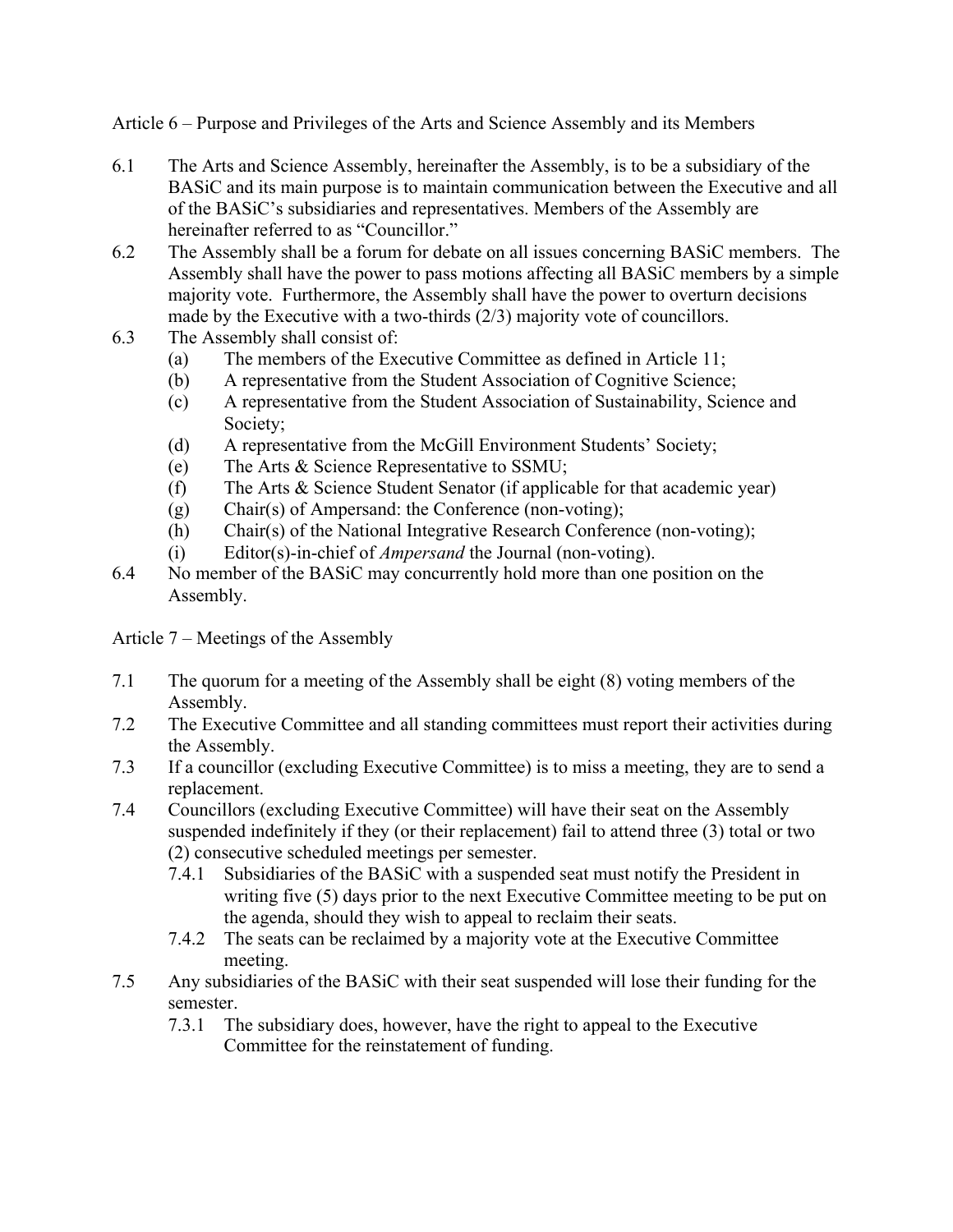- 7.6 The Assembly shall hold regular meetings at least twice a month, while classes are in session during the fall and winter semesters, with the exception of the month of September.
- 7.7 Notice of all meetings shall be given to all members of the Assembly at least three (3) days in advance. In pressing and substantial cases, the President or Executive Committee may call an emergency meeting twenty-four (24) hours in advance.
	- 7.5.1 If an emergency meeting is to be held, the President must notify the members by email.
- 7.8 All meetings of the Assembly shall be open to members of the BASiC with the exception stated in Article 7.7.
- 7.9 The Assembly may, when deemed necessary, conduct closed meetings, with a vote of two- thirds (2/3) of councillors in favor of such a motion.

Article 8 – Committees of the BASiC

- 8.1 Standing committees of the BASiC shall include the following, unless deemed unnecessary by a simple majority vote of the BASiC Executive:
	- (a) The Academic Committee;
	- (b) The Freshman Arts & Science Committee;
	- (c) The External Affairs Committee;
	- (d) The Presidential Affairs Committee;
	- (e) The Events Planning Committee;
- 8.2 Subsidiaries of the BASiC shall include the following, unless deemed unnecessary by a simple majority vote of the Assembly:
	- (a) The National Integrative Research Conference (NiRC) Planning Committee;
	- (b) The Ampersand: the Conference Board of Directors;
	- (c) The Ampersand Journal Editorial Board;
	- (d) The Student Association of Cognitive Science (SACS);
	- (e) The Student Association of Sustainability, Science and Society (SASSS);
- 8.3 The Executive may establish new Standing or *ad hoc* committees as it sees fit to carry out the BASiC's objectives.
- 8.4 All standing committees and subsidiaries must follow the Financial By-Laws in regards to allocations, responsibilities, budgets, contracts, etc.

Article 9 – Subsidiary Departmental Associations

- 9.1 Each Interfaculty Program within the Bachelor of Arts & Science shall have the right to be represented by a subsidiary Departmental Association.
- 9.2 Subsidiary Departmental Associations must have a Constitution, which defines its name, membership, purpose, structure and transition or electoral process. Said Constitution must be submitted to the President of the BASiC at the beginning of each academic year. 9.2.1 Amendments to the constitutions of the subsidiary Departmental Associations must be passed through the Assembly by a two-thirds (2/3) majority vote of councillors.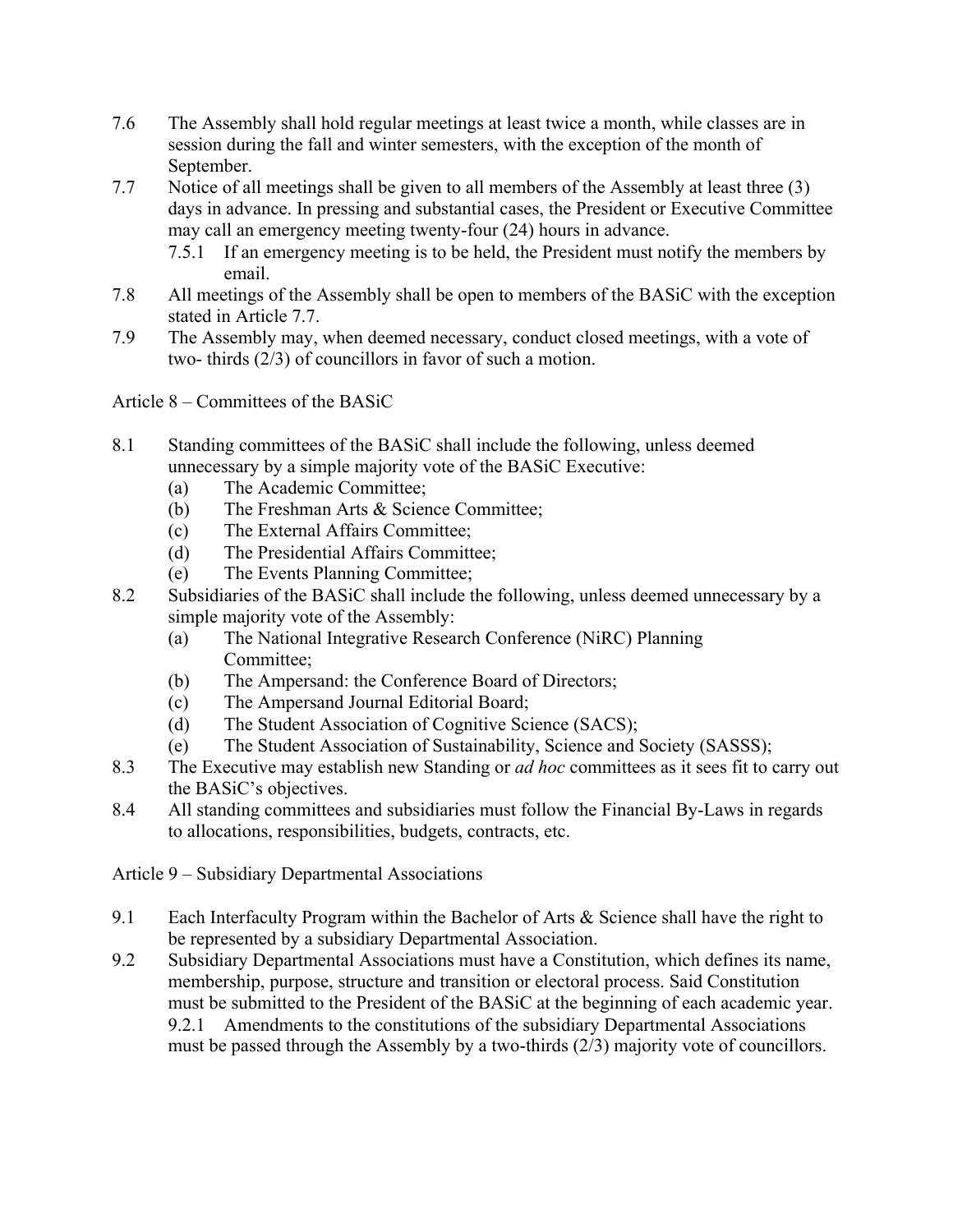- 9.3 All subsidiary Departmental Associations receiving funding from the BASiC must further follow the Financial By-Laws and the Departmental By-Laws in regards to allocations, responsibilities, budgets, contracts, room bookings, etc.
- 9.4. The BASiC shall recognize the following as subsidiary Departmental Associations that shall each hold one vote on the Assembly:
	- (a) McGill Environment Students' Society (MESS);
	- (b) Student Association of Cognitive Science (SACS);
	- (c) Student Association of Sustainability, Science and Society (SASSS).
- Article 10 Arts & Science Representative to SSMU and to University Senate
- 10.1. Arts & Science Representative to SSMU shall be accountable to the BASiC and shall:
	- (a) Be elected and hold one (1) vote on the Assembly;
	- (b) Be a voting member of the SSMU Council and be bound by the SSMU Constitution and By-Laws;
	- (c) Represent the views of Arts & Science students to the SSMU Legislative Council;
	- (d) Report on all relevant decision and discussions of the Assembly to SSMU and of SSMU to the Assembly;
	- (e) Serve as a liaison between Arts & Science students and the SSMU;
- 10.2 Arts & Science Student Senator shall be accountable to the BASiC and shall:
	- (a) Be elected and removed from office as per the SSMU Constitution and By-Laws;
	- (b) Hold one (1) vote on the Assembly;
	- (c) Represent the views of Arts & Science students at Senate meetings;
	- (d) Report on all relevant decisions and discussions of the Senate to the Assembly;
	- (e) Serve as a liaison between Arts & Science students and the University Senate.

Article 11 – The Executive

- 11.1 The Executive shall be composed of:
	- (a) The President;
	- (b) The Vice-President, Academic;
	- (c) The Vice-President, Communications;
	- (d) The Vice-President, External Affairs;
	- (e) The Vice-President, Finance;
	- (f) The Vice-President, First Year Affairs;
	- (g) The Vice-President, Internal Affairs.
	- (h) The Executive Revenue Officer.
- 11.2 Each member of the Executive must be a B.A. & Sc. student throughout their mandate. If necessary, this clause can be overturned by a 2/3 majority vote of the Assembly.
- 11.3 Each member of the Executive must be present in Montreal throughout their mandate, with the exclusion of the Summer term, unless otherwise mandated.
- 11.4 The quorum for a meeting of the Executive shall be five (5) members of the Executive.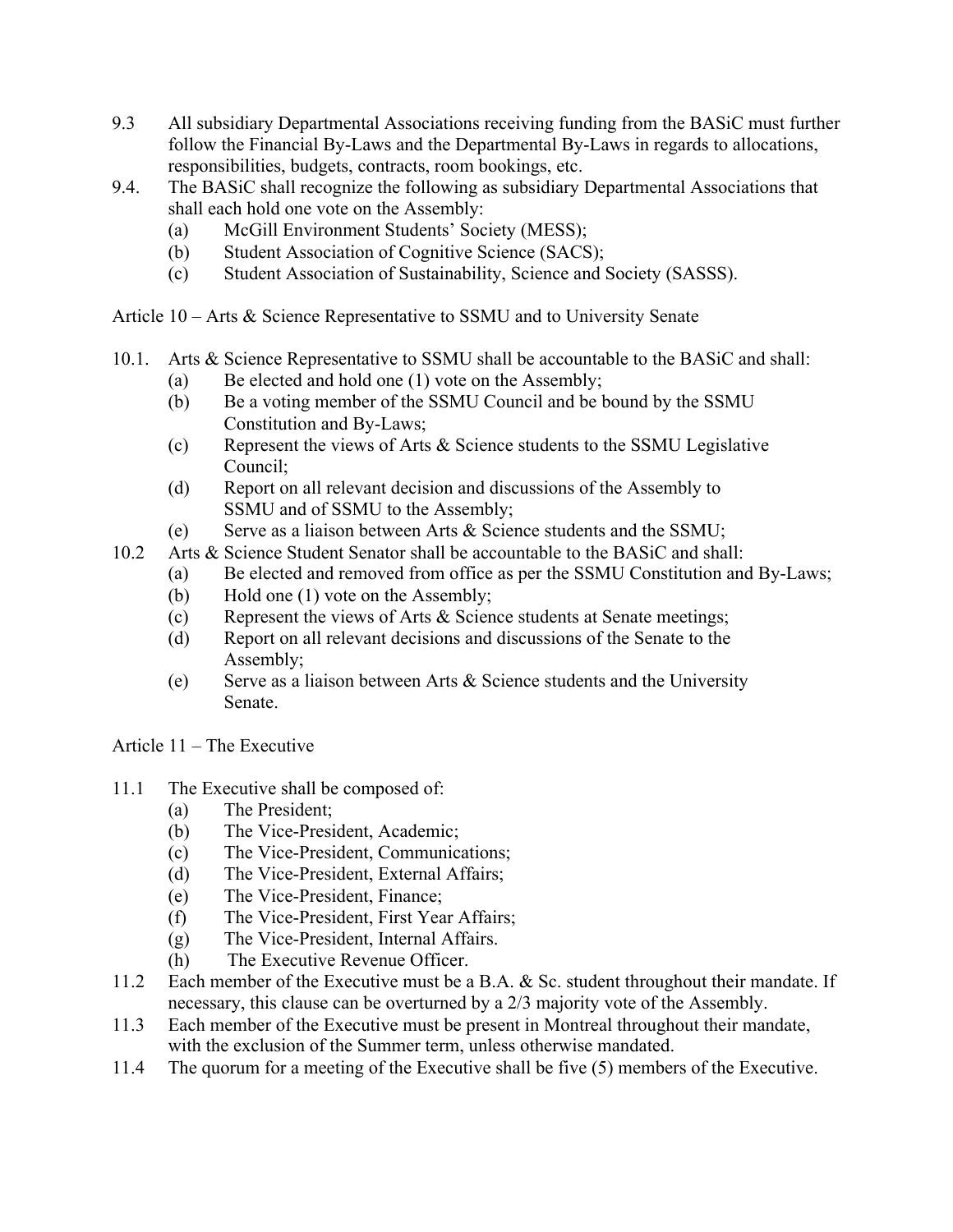Article 12 – Duties and Responsibilities of the Executive

- 12.1 The Executive shall ensure communication between itself, the Assembly, and the members of the BASiC.
- 12.2 No member of the Executive may simultaneously hold an executive position on SSMU, a faculty-level association, a departmental-level association of the AUS or SUS, or a subsidiary Departmental Association during their tenure on the BASiC;
- 12.3 The President shall:
	- (a) Be elected by members of the BASiC and hold one (1) vote at each meeting of the Executive and the Assembly;
	- (b) Co-ordinate and supervise the affairs of the BASiC;
	- (c) Call and preside over all meetings of the Executive Committee and the Assembly;
	- (d) Be the official spokesperson for the BASiC in a manner consistent with the policies set up by the Executive;
	- (e) Be co-signer with the Vice-President Finance for all cheques written;
	- (f) Represent the BASiC on the B.A. & Sc. Program Administration Committee;
	- (g) Be responsible for the selection of the Chief Electoral Officer (CEO);
	- (h) Assist as necessary with the selection of appointed members of the Assembly, including but not limited to the NiRC and Ampersand conference chairs and the Vice-President First Year Affairs;
	- (i) Provide support for any subsidiary groups or committees under the BASiC;
	- (j) Represent the interests of members of the BASiC at any relevant Presidents' Round Table(s).
- 12.4 The Vice-President, Academic shall:
	- (a) Be elected by members of the BASiC and hold one (1) vote at each meeting of the Executive and the Assembly;
	- (b) Chair Executive and Assembly meetings in the absence of the President;
	- (c) Be responsible for all educational, curricular, and academic interests of the BASiC members;
	- (d) Be a liaison between members of the BASiC and the Faculty of Arts and Faculty of Science administration;
	- (e) Represent the interests of members of the BASiC on the B.A. & Sc. Program Administration Committee;
	- (f) Plan and run the annual (or bi-annual) Arts & Science Town Hall;
	- (g) Preside over the Academic Committee;
	- (h) Be responsible along with two additional members of the Executive for the appointment of the NiRC chair;
	- (i) Directly oversee the planning and execution of NiRC.
- 12.5 The Vice-President, Communications shall:
	- (a) Be elected by members of the BASiC and hold one (1) vote at each meeting of the Executive and the Assembly;
	- (b) Be responsible for communicating the goals and activities of the BASiC to its members through a variety of relevant mediums (e.g. the official Facebook page of the BASiC);
	- (c) Aid in the production of all the BASiC's publications and promotional material;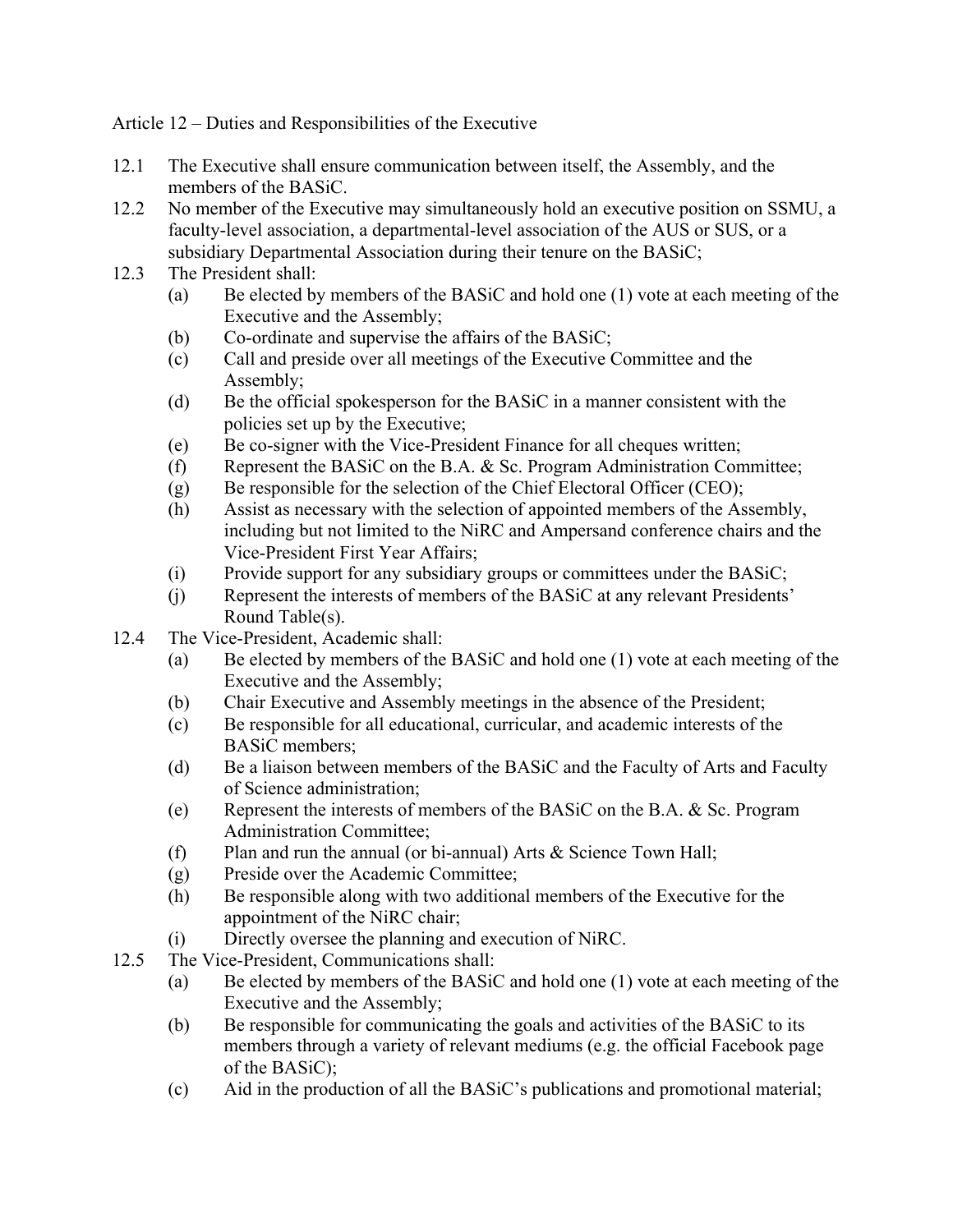- (d) Maintain and regularly update the BASiC website;
- (e) Keep an accurate record of all proceedings of the Executive and the Assembly and a file of all official books, letters and documents of the Executive and the Assembly;
- (f) Prepare the agenda and take minutes at meetings of the Executive and the Assembly;
- (g) Be responsible, along with two additional members of the Executive, for the appointment of the Ampersand: the Conference Chair;
- (h) Directly oversee the planning and execution of Ampersand: the Conference;
- (i) Be responsible for the collection of all outgoing executives' exit reports;
- (j) Publish a regular e-mail listserv for members of the BASiC.
- 12.6 The Vice-President, External Affairs shall:
	- (a) Be elected by members of the BASiC and hold one (1) vote at each meeting of the Executive and the Assembly;
	- (b) Be responsible for relations between the BASiC and all other student groups related to the Faculty of Arts and the Faculty of Science;
	- (c) Be a voting member of the AUS and the SUS Council and as such, attend all Legislative Council meetings of the AUS and the SUS;
	- (d) Consult with the Assembly and reasonably represent the prevailing views of the Assembly and/or B.A. & Sc. students at AUS and SUS Council meetings;
	- (e) Report the relevant and/or important discussions and decisions of the Assembly to AUS and SUS Council and vice versa;
	- (f) Serve as a liaison between B.A. & Sc. students and the AUS, the SUS, or any other relevant groups on campus or in the wider community;
	- (g) Be responsible for coordinating the charitable initiatives of the BASiC.
- 12.7 The Vice-President, Finance shall:
	- (a) Be elected by members of the BASiC and hold one (1) vote at each meeting of the Executive and the Assembly;
	- (b) Advise the Executive Committee on all financial matters of the BASiC;
	- (c) Prepare the BASiC's budget, including the budget of the BASiC Committees;
	- (d) Keep proper accounts and records of all financial matters;
	- (e) Be co-signer with the President for all cheques written;
	- (f) Surrender all books, monies and properties of the BASiC to his/her successor upon his/her termination of tenure in office, or to the President in the lack of a successor;
	- (g) Oversee all fundraising endeavours for the BASiC and its conferences (e.g. through food sales);
	- (h) If applicable, chair the Fundraising Committee and be responsible for the selection of the Fundraising Director(s);
	- (i) Apply for university funds (if applicable) on the BASiC's behalf;
	- (j) Ensure that the budget is finalized before training the incoming executive;
	- (k) Be responsible for organizing the bank's signing officer transition;
	- (l) Coordinate clothing orders for members of the BASiC.
- 12.8 The Vice-President, First Year Affairs shall: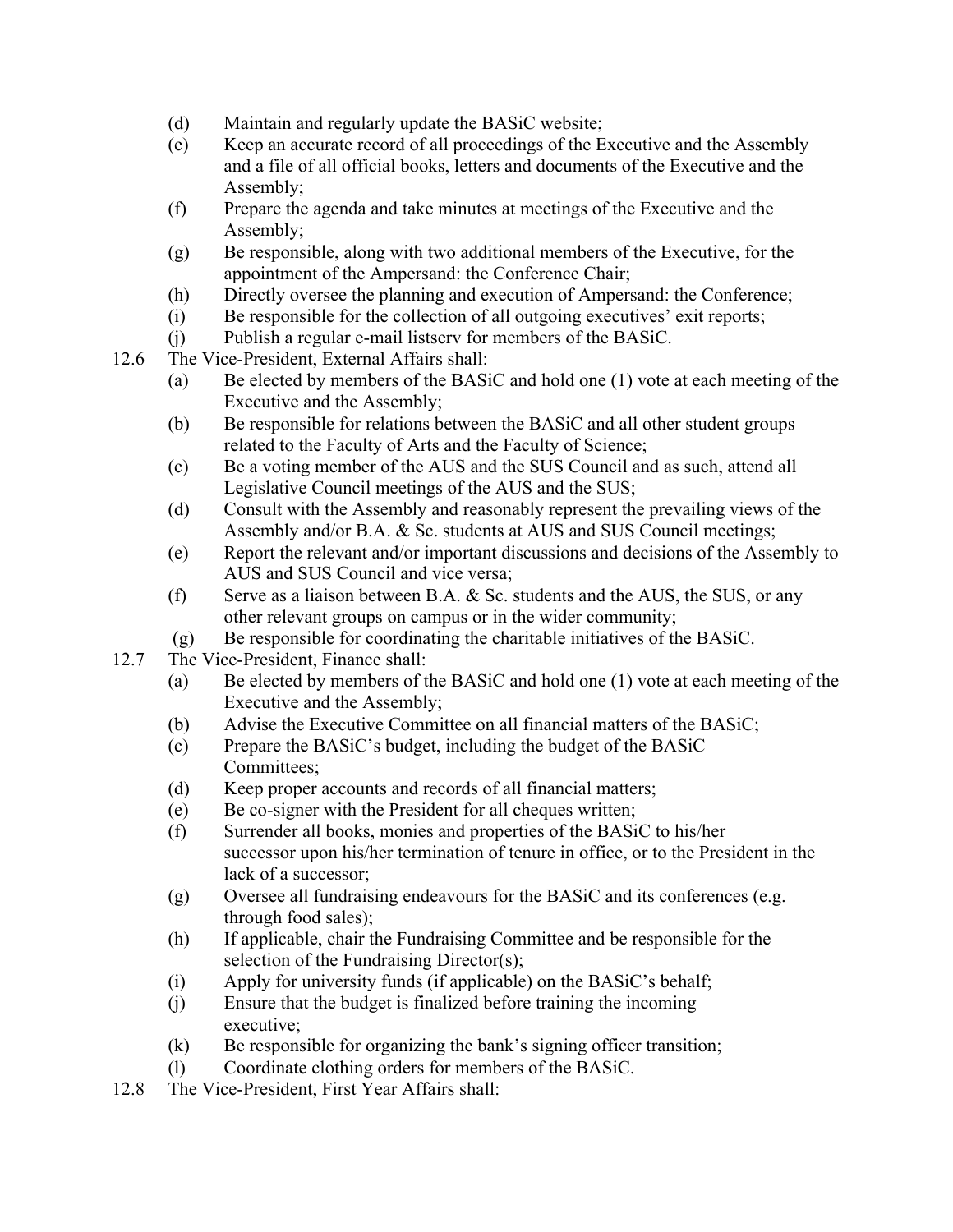- (a) Be appointed by incoming and outgoing executives of the BASiC and hold one (1) vote at each meeting of the Executive, but none at the Assembly;
- (b) Be responsible for any issues relating to supporting first year students in the program;
- (c) Chair the Freshman Arts & Science Committee;
- (d) Be responsible for running the BASiC Buddies program;
- (e) Assist the Vice-President Internal Affairs with the planning of any first year events during the summer (if present);
- (f) Assist the Vice-President Internal Affairs with the writing of the annual freshman publication(s) over the summer.
- 12.9 The Vice-President, Internal Affairs shall:
	- (a) Be elected by members of the BASiC and hold one (1) vote at each meeting of the Executive and the Assembly;
	- (b) Coordinate and oversee the services offered by the BASiC;
	- (c) Be responsible for the organization of events for members of the BASiC;
	- (d) Work with the Vice-President Communications to actively seek input on the social interests of the B.A. & Sc. program;
	- (e) Coordinate the grad photos for the graduates of the program;
	- (f) Coordinate events for graduating students of the program (e.g. career info sessions or grad cocktails);
	- (g) Be present during the summer to plan Orientation for incoming first years, in collaboration with the Coordinators of other faculties. In the case that the incoming Vice-President Internal Affairs is absent throughout the course of the summer, they must be responsible for the appointment of a representative to fulfill their duties relating to Orientation, with the help of current and incoming members of the Executive;
	- (h) Be responsible for creating, printing, and mailing out the annual freshmen publication(s) during the summer months, with the help of the Vice-President First Year Affairs and the Vice-President Communications.
- 12.10 The Executive Revenue Officer shall:
	- (a) Be appointed by incoming and outgoing executives of the BASiC and hold one (1) vote at each meeting of the Executive, but none at the Assembly;
	- (b) Be responsible for coordinating all the sponsorship activities of the BASiC;
	- (c) Sit on the planning committees for both Ampersand: the Conference and the National Integrative Research Conference (NiRC);
	- (d) Be responsible for creating and/or updating the BASiC Sponsorship Package and overseeing its distribution.
- 12.11 Each member of the Executive shall be responsible for the preparation of a transition manual for his/her successor.

12.11.1 These transition manuals shall include procedures, records, and previous transition documents.

- 12.12 In the event of the resignation or the impeachment of the President, the Vice-President, Academic shall assume the duties of the President until a by-election, if deemed necessary by the Executive, is held. If no by-election is held, the Vice-President, Academic will remain President until the end of the term.
- 12.13 In the event that any of the other positions on the Executive Committee becomes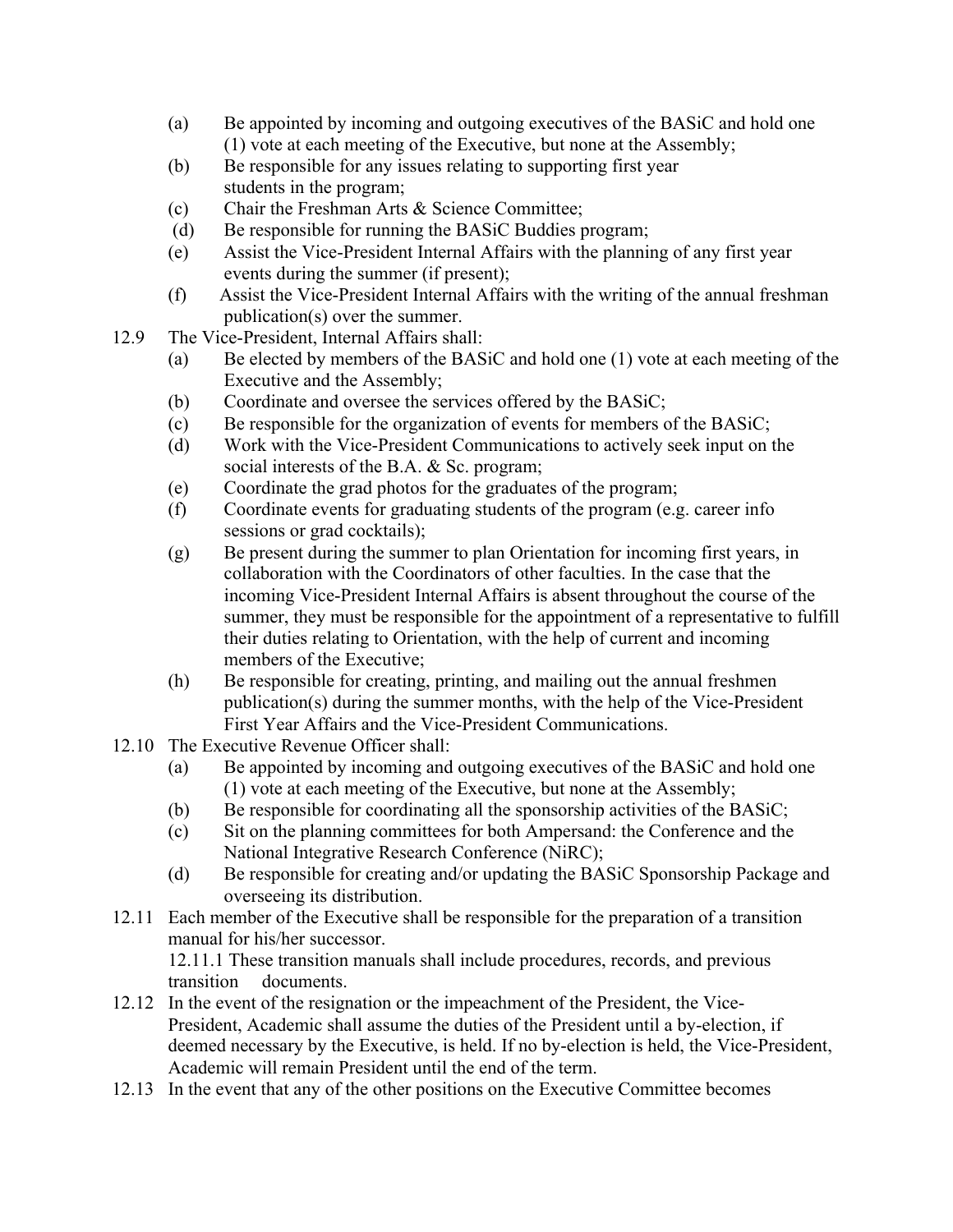vacant, the remaining members of the Executive Committee shall select a replacement from its members of the BASiC until a by-election, if deemed necessary, is held.

12.14 In the event that the Arts & Science Representative to SSMU position becomes vacant, the remaining members of the Executive Committee shall select a replacement from its members of the BASiC until a by-election, if deemed necessary, is held.

## **Part III – Elections and Referenda**

Article 13 – General Elections

- 13.1 All members of the B.A. & Sc. shall be eligible to vote in elections of the BASiC.
- 13.2 There shall be a set of Electoral By-Laws inscribed in the by-laws of the BASiC. Elections shall be conducted in accordance with this Constitution and by-laws.
- 13.3 Elections shall be passed by plurality.
- 13.4 The President shall appoint a CEO before the thirty-first (31st) of December. 13.4.1 Decisions made by the CEO concerning the interpretations of articles in this Constitution and by-laws regarding elections and referenda shall be considered binding, subject to an appeal to the Judicial Board of the SSMU.

Article 14 – Candidate Eligibility

- 14.1 All members of the B.A. & Sc. Program in satisfactory standing, as defined by McGill University, shall be eligible to stand for election for any position on the Executive.
- 14.2 All candidates must intend to remain B.A. & Sc. students for the duration of the term of office for members of the Executive, as stipulated in Article 5.2.
- 14.3 All candidates must intend to remain present in Montreal throughout the term of office for members of the Executive, as stipulated in Article 5.2, with the exclusion of the Summer term, unless otherwise mandated.

Article 15 – Procedures of Elections and Referenda

15.1 There shall be a set of Electoral Regulations inscribed in the by-laws of the BASiC, governing the elections and referenda of the BASiC.

Article 16 – Judicial Board

- 16.1 The Judicial Board of the SSMU shall be the final authority on:
	- (a) The interpretation of the Constitution and By-laws of the BASiC;
	- (b) The interpretation and legality of any motion passed by the Executive;
	- (c) The interpretation and legality of the Referendum question;
	- (d) Any decisions made by Elections BASiC or the CEO.
- 16.2 The Judicial Board of the SSMU shall have the power to declare invalid any act of the Executive Committee or the Committees of the BASiC which deviates from the Constitution and By-laws of the BASiC.
- 16.3 All decisions of the Judicial Board shall be binding upon all involved parties, and no appeals will be permitted.